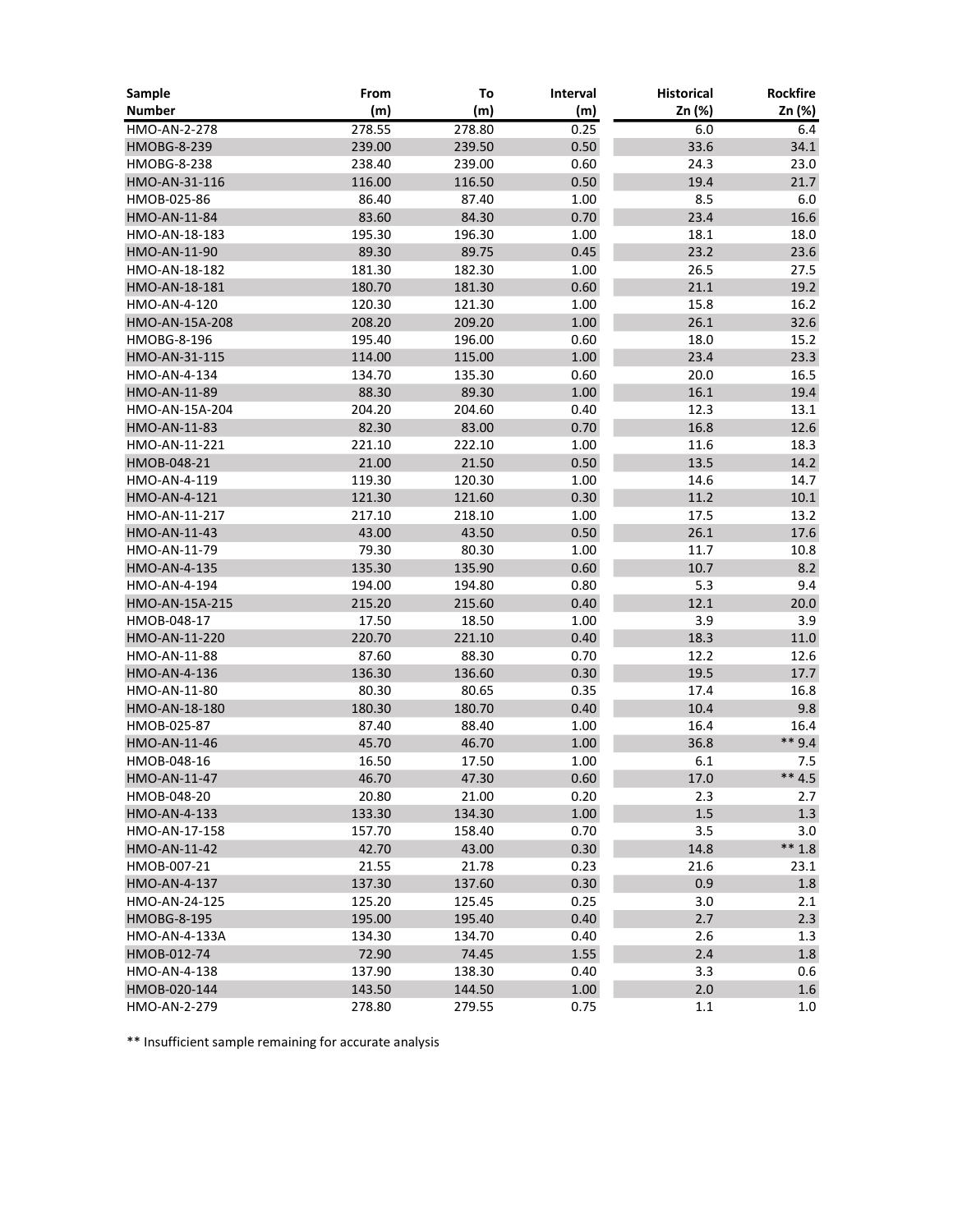| Sample             | From   | To     | Interval | <b>Historical</b> | Rockfire   |
|--------------------|--------|--------|----------|-------------------|------------|
| <b>Number</b>      | (m)    | (m)    | (m)      | Pb (%)            | Pb (%)     |
| HMO-AN-2-278       | 278.55 | 278.80 | 0.25     | 2.0               | 2.2        |
| <b>HMOBG-8-239</b> | 239.00 | 239.50 | 0.50     | 13.3              | 12.9       |
| <b>HMOBG-8-238</b> | 238.40 | 239.00 | 0.60     | 8.5               | 9.1        |
| HMO-AN-31-116      | 116.00 | 116.50 | 0.50     | 2.3               | 5.6        |
| HMOB-025-86        | 86.40  | 87.40  | 1.00     | 1.5               | 1.6        |
| HMO-AN-11-84       | 83.60  | 84.30  | 0.70     | $1.1\,$           | 3.6        |
| HMO-AN-18-183      | 195.30 | 196.30 | 1.00     | 5.2               | 7.5        |
| HMO-AN-11-90       | 89.30  | 89.75  | 0.45     | 3.8               | 3.4        |
| HMO-AN-18-182      | 181.30 | 182.30 | 1.00     | 3.7               | 4.1        |
| HMO-AN-18-181      | 180.70 | 181.30 | 0.60     | 6.0               | $6.0\,$    |
| HMO-AN-4-120       | 120.30 | 121.30 | 1.00     | 5.0               | 5.8        |
| HMO-AN-15A-208     | 208.20 | 209.20 | 1.00     | $1.0\,$           | $1.6\,$    |
| HMOBG-8-196        | 195.40 | 196.00 | 0.60     | 3.1               | 2.9        |
| HMO-AN-31-115      | 114.00 | 115.00 | 1.00     | 1.9               | 3.9        |
| HMO-AN-4-134       | 134.70 | 135.30 | 0.60     | 3.6               | 3.6        |
| HMO-AN-11-89       | 88.30  | 89.30  | 1.00     | 1.6               | $1.7\,$    |
| HMO-AN-15A-204     | 204.20 | 204.60 | 0.40     | 3.2               | 3.2        |
| HMO-AN-11-83       | 82.30  | 83.00  | 0.70     | 3.7               | 2.5        |
| HMO-AN-11-221      | 221.10 | 222.10 | 1.00     | 4.0               | 8.1        |
| HMOB-048-21        | 21.00  | 21.50  | 0.50     | 1.4               | $1.3\,$    |
| HMO-AN-4-119       | 119.30 | 120.30 | 1.00     | 3.1               | 3.2        |
| HMO-AN-4-121       | 121.30 | 121.60 | 0.30     | 3.1               | 2.9        |
| HMO-AN-11-217      | 217.10 | 218.10 | 1.00     | 5.8               | 4.0        |
| HMO-AN-11-43       | 43.00  | 43.50  | 0.50     | 0.7               | $1.1\,$    |
| HMO-AN-11-79       | 79.30  | 80.30  | 1.00     | 2.1               | 1.8        |
| HMO-AN-4-135       | 135.30 | 135.90 | 0.60     | 3.3               | 3.2        |
| HMO-AN-4-194       | 194.00 | 194.80 | 0.80     | 1.9               | 3.2        |
| HMO-AN-15A-215     | 215.20 | 215.60 | 0.40     | 2.8               | 3.6        |
| HMOB-048-17        | 17.50  | 18.50  | 1.00     | 1.1               | 1.0        |
| HMO-AN-11-220      | 220.70 | 221.10 | 0.40     | 5.0               | 4.3        |
| HMO-AN-11-88       | 87.60  | 88.30  | 0.70     | 2.0               | 2.3        |
| HMO-AN-4-136       | 136.30 | 136.60 | 0.30     | 1.8               | 1.2        |
| HMO-AN-11-80       | 80.30  | 80.65  | 0.35     | 1.1               | 0.8        |
| HMO-AN-18-180      | 180.30 | 180.70 | 0.40     | 1.9               | 2.2        |
| HMOB-025-87        | 87.40  | 88.40  | 1.00     | 2.5               | 4.6        |
| HMO-AN-11-46       | 45.70  | 46.70  | $1.00\,$ | 0.9               | ** 0.687   |
| HMOB-048-16        | 16.50  | 17.50  | 1.00     | 1.8               | 1.7        |
| HMO-AN-11-47       | 46.70  | 47.30  | 0.60     | 0.6               | ** 0.288   |
| HMOB-048-20        | 20.80  | 21.00  | 0.20     | 0.3               | 0.4        |
| HMO-AN-4-133       | 133.30 | 134.30 | $1.00\,$ | 2.5               | 1.9        |
| HMO-AN-17-158      | 157.70 | 158.40 | 0.70     | 1.6               | 1.2        |
| HMO-AN-11-42       | 42.70  | 43.00  | 0.30     | 1.5               | $** 0.648$ |
| HMOB-007-21        | 21.55  | 21.78  | 0.23     | 1.4               | 0.8        |
| HMO-AN-4-137       | 137.30 | 137.60 | 0.30     | 1.3               | $1.0\,$    |
| HMO-AN-24-125      | 125.20 | 125.45 | 0.25     | 0.6               | 0.5        |
| <b>HMOBG-8-195</b> | 195.00 | 195.40 | 0.40     | 1.3               | 1.4        |
| HMO-AN-4-133A      | 134.30 | 134.70 | 0.40     | 0.7               | 0.4        |
| HMOB-012-74        | 72.90  | 74.45  | 1.55     | $1.8\,$           | $1.7\,$    |
| HMO-AN-4-138       | 137.90 | 138.30 | 0.40     | 1.1               | 1.0        |
| HMOB-020-144       | 143.50 | 144.50 | 1.00     | 0.2               | 0.2        |
| HMO-AN-2-279       | 278.80 | 279.55 | 0.75     | 0.5               | 0.4        |

\*\* Insufficient sample remaining for accurate analysis